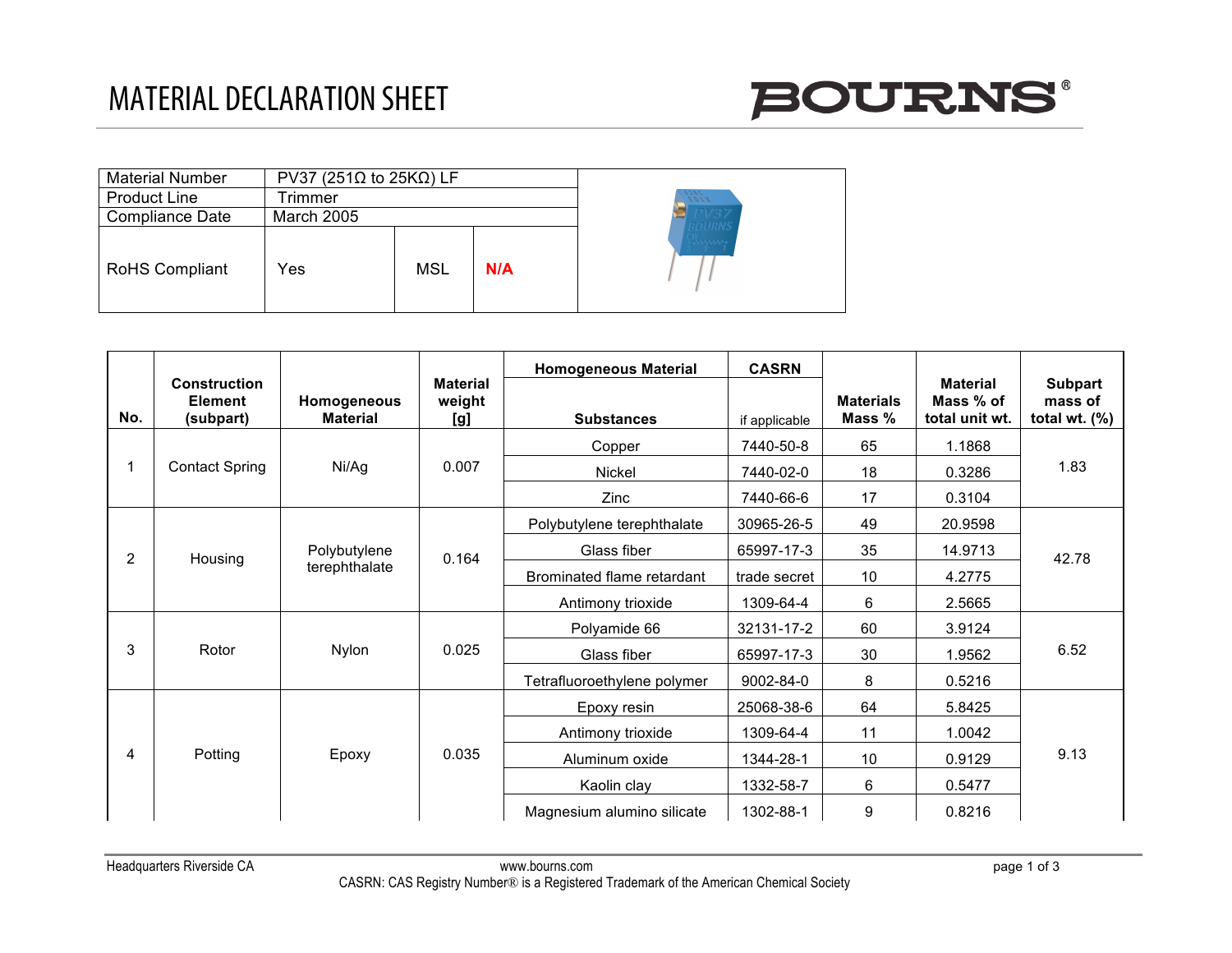

| 5              | Shaft                  | <b>Brass</b> | 0.049  | Copper            | 7440-50-8  | 62                      | 7.9238  | 12.78 |
|----------------|------------------------|--------------|--------|-------------------|------------|-------------------------|---------|-------|
|                |                        |              |        | Zinc              | 7440-66-6  | 35.05                   | 4.4795  |       |
|                |                        |              |        | Iron              | 7439-89-6  | 0.35                    | 0.0447  |       |
|                |                        |              |        | Lead              | 7439-92-1  | 2.6                     | 0.3323  |       |
|                | Substrate              |              | 0.06   | Aluminum oxide    | 1344-28-1  | 96                      | 15.0235 | 15.65 |
| 6              |                        | Ceramic      |        | Silicon dioxide   | 7631-86-9  | $\overline{2}$          | 0.3130  |       |
|                |                        |              |        | Magnesium oxide   | 1309-48-4  | $\mathbf 1$             | 0.1565  |       |
|                |                        |              |        | Calcium oxide     | 1305-78-8  | $\mathbf 1$             | 0.1565  |       |
|                |                        |              | 0.0002 | Silver            | 7440-22-4  | 94                      | 0.0489  | 0.05  |
| $\overline{7}$ | <b>Termination Ink</b> | Ink          |        | Palladium         | 7440-05-3  | $\mathbf{3}$            | 0.0015  |       |
|                |                        |              |        | Copper            | 7440-50-8  | 1.2                     | 0.0006  |       |
|                |                        |              |        | <b>Bismuth</b>    | 7440-69-9  | $\overline{2}$          | 0.0011  |       |
|                | Resistive Ink          | Ink          | 0.002  | Silver            | 7440-22-4  | 27.5                    | 0.1435  | 0.52  |
|                |                        |              |        | Boron             | 7440-42-8  | 16                      | 0.0835  |       |
|                |                        |              |        | Silicon           | 7440-21-3  | 16                      | 0.0835  |       |
|                |                        |              |        | Barium            | 7440-39-3  | $\overline{\mathbf{4}}$ | 0.0209  |       |
|                |                        |              |        | Carbon            | 7440-44-0  | 3.5                     | 0.0156  |       |
|                |                        |              |        | Calcium           | 7440-70-2  | $\overline{7}$          | 0.0365  |       |
| 8              |                        |              |        | Ruthenium dioxide | 12036-10-1 | 16                      | 0.0835  |       |
|                |                        |              |        | Titanium          | 7440-32-6  | 0.2                     | 0.0010  |       |
|                |                        |              |        | Magnesium         | 39409-82-0 | 0.6                     | 0.0031  |       |
|                |                        |              |        | Copper            | 7440-50-8  | 1.1                     | 0.0057  |       |
|                |                        |              |        | Manganese         | 7439-96-5  | 1.1                     | 0.0057  |       |
|                |                        |              |        | Aluminum          | 7429-90-5  | $\overline{7}$          | 0.0365  |       |